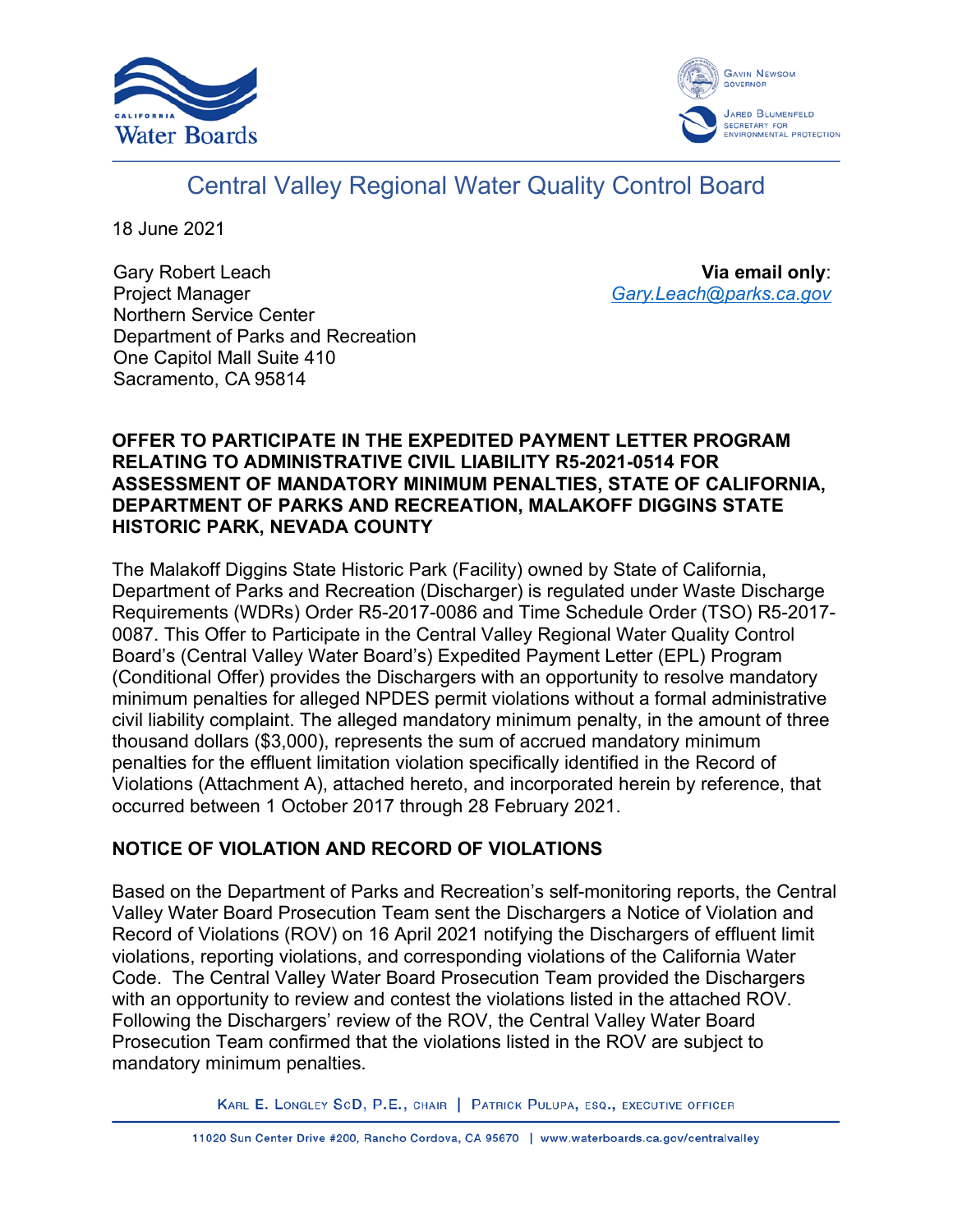### **STATUTORY LIABILITY**

Water Code section 13385(h) and (i) require the assessment of a mandatory minimum penalty of \$3,000 for each specified serious and chronic effluent limit violation. Pursuant to Water Code section 13385.1(a), the failure to file a discharge monitoring report required pursuant to section 13383 for each complete period of thirty (30) days following the deadline for submitting the report also constitutes a serious violation subject to a mandatory minimum penalty under Water Code section 13385(h). The Discharger may also be subject to discretionary administrative civil liabilities pursuant to Water Code section 13385(c) of up to \$10,000 for each day in which the violation occurs, and \$10 for each gallon discharged but not cleaned up in excess of 1,000 gallons. These mandatory minimum penalties and discretionary administrative civil liabilities may be assessed by the Central Valley Water Board beginning with the date that the violations first occurred. The formal enforcement action that the Central Valley Water Board uses to assess such liability is an administrative civil liability complaint, although the Central Valley Water Board may instead refer such matters to the Attorney General's Office for prosecution. If referred to the Attorney General for prosecution, the Superior Court may assess up to \$25,000 for each day in which the violation occurs, and \$25 for each gallon discharged but not cleaned up in excess of 1,000 gallons.

### **SETTLEMENT OFFER**

The Discharger can avoid the issuance of a formal enforcement action and settle the alleged violations identified in Attachment A by participating in the EPL Program.

To promote resolution of these violations, the Central Valley Water Board Prosecution Team makes this Conditional Offer. The Central Valley Water Board's Prosecution Team proposes to resolve the violation without the issuance of a formal enforcement action through this Conditional Offer assessing **three thousand dollars (\$3,000)** in mandatory minimum penalties. If the Department of Parks and Recreation accepts this proposal, subject to the conditions below, the Central Valley Water Board Prosecution Team will accept that payment in settlement of any enforcement action that would otherwise arise out of the violations identified in Attachment A. Accordingly, the Central Valley Water Board Prosecution Team will forego issuance of a formal administrative civil liability complaint, will not refer the violations to the Attorney General, and will waive its right to seek additional discretionary civil liabilities for the violations identified in Attachment A. This Conditional Offer does not address or resolve liability for any violation that is not specifically identified in Attachment A, regardless of the date that the violation occurred.

If the Department of Parks and Recreation accepts this Conditional Offer, please complete and return the enclosed "Acceptance of Conditional Resolution and Waiver of Right to Hearing; (proposed) Order" (Acceptance and Waiver) on or before **21 July 2021**. The Acceptance and Waiver constitutes a settlement of the violations specifically identified in Attachment A.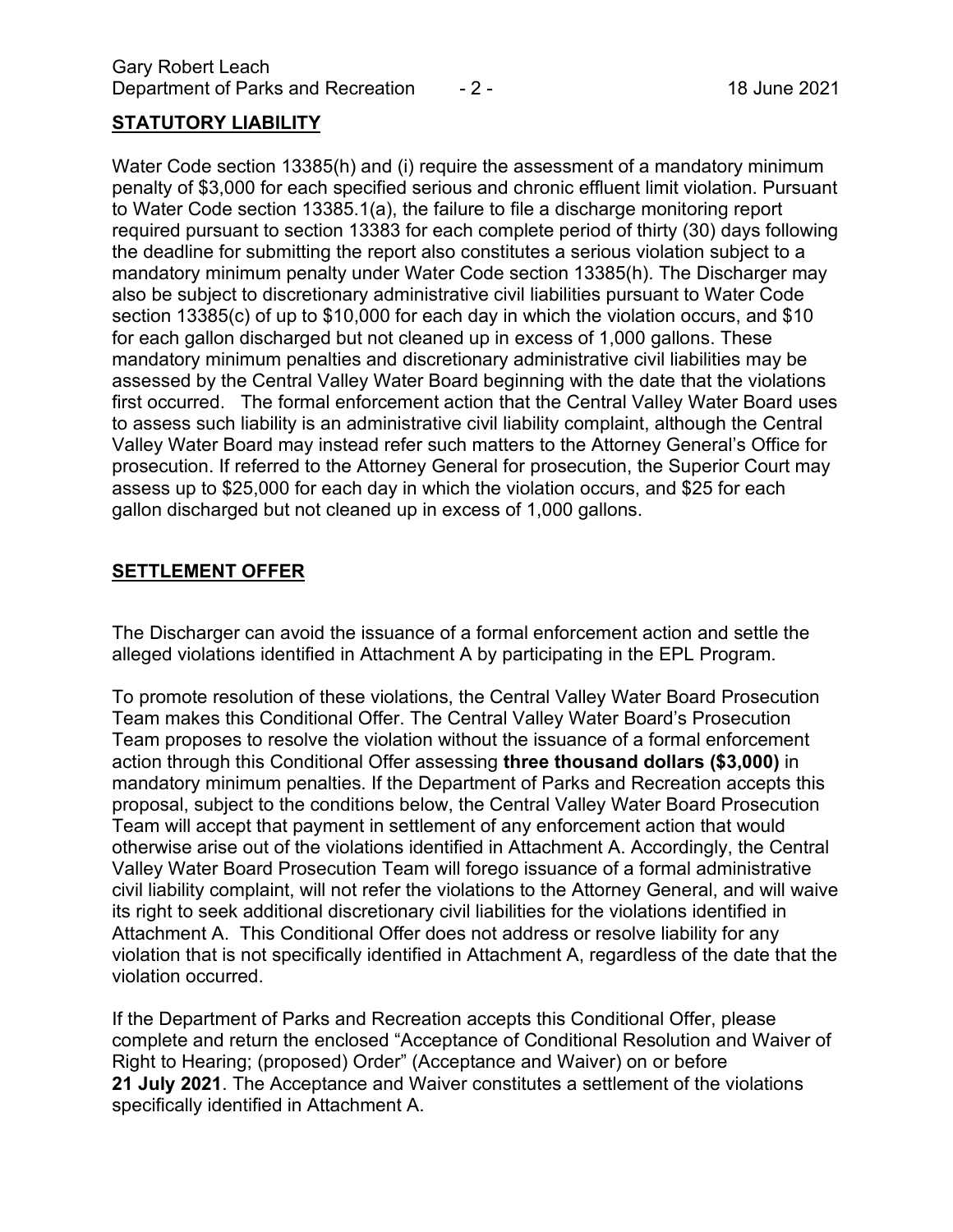### **CONDITIONS FOR CENTRAL VALLEY WATER BOARD ACCEPTANCE OF RESOLUTION**

Federal regulations require the Central Valley Water Board to publish and allow the public thirty (30) days to comment on any settlement of an enforcement action addressing NPDES permit violations (40 C.F.R. section 123.27(d)(2)(iii)). Notice of this settlement will be published on the Central Valley Water Board's website at: [Central Valley Tentative Orders](https://www.waterboards.ca.gov/centralvalley/board_decisions/tentative_orders/)

(https://www.waterboards.ca.gov/centralvalley/board\_decisions/tentative\_orders/)

If no comments are received within the 30-day comment period, and unless there are new material facts that become available to the Central Valley Water Board, the Executive Officer or his designee will execute the Acceptance and Waiver as a stipulated order assessing the uncontested mandatory minimum penalty amount pursuant to Water Code sections 13385.

However, if significant comments are received in opposition to the settlement, this Conditional Offer may be withdrawn. In that case, the Discharger's waiver pursuant to the Acceptance and Waiver will be void and the violation(s) will be addressed in an administrative civil liability hearing. At the hearing, the Discharger will be free to make arguments to any of the alleged violations, and the Discharger's prior agreement to accept this Conditional Offer will be treated as a settlement communication and will not in any way be binding or used as evidence against the Discharger. The Discharger will be provided with further information on the administrative civil liability hearing process.

If the Discharger chooses to sign the Acceptance and Waiver, full payment of the assessed amount may be submitted with the waiver. However, full payment of the assessed amount shall be due no later than thirty (30) calendar days after the date the Acceptance and Waiver is executed by the Executive Officer. In accordance with California Water Code section 13385(n)(1) and California Water Code section 13385.1(c)(1), funds collected for violations of effluent limitations and reporting requirements pursuant to section 13385 and 13385.1 shall be deposited in the State Water Pollution Cleanup and Abatement Account. Accordingly, the **\$3,000** liability shall be paid by cashiers or certified check made out to the "State Water Pollution Cleanup and Abatement Account". Failure to pay the full penalty within the required time period may subject the Discharger to further liability.

The Department of Parks and Recreation shall indicate on the check the number of this EPL and send it to the State Water Resources Control Board, Accounting Office, Attn: R5-2021-0514 Payment, PO Box 1888, Sacramento, California, 95812-1888. The waiver and a copy of the check must also be mailed to the Central Valley Water Board at 11020 Sun Center Drive #200, Rancho Cordova, CA, 95670 attention to Xuan Luo.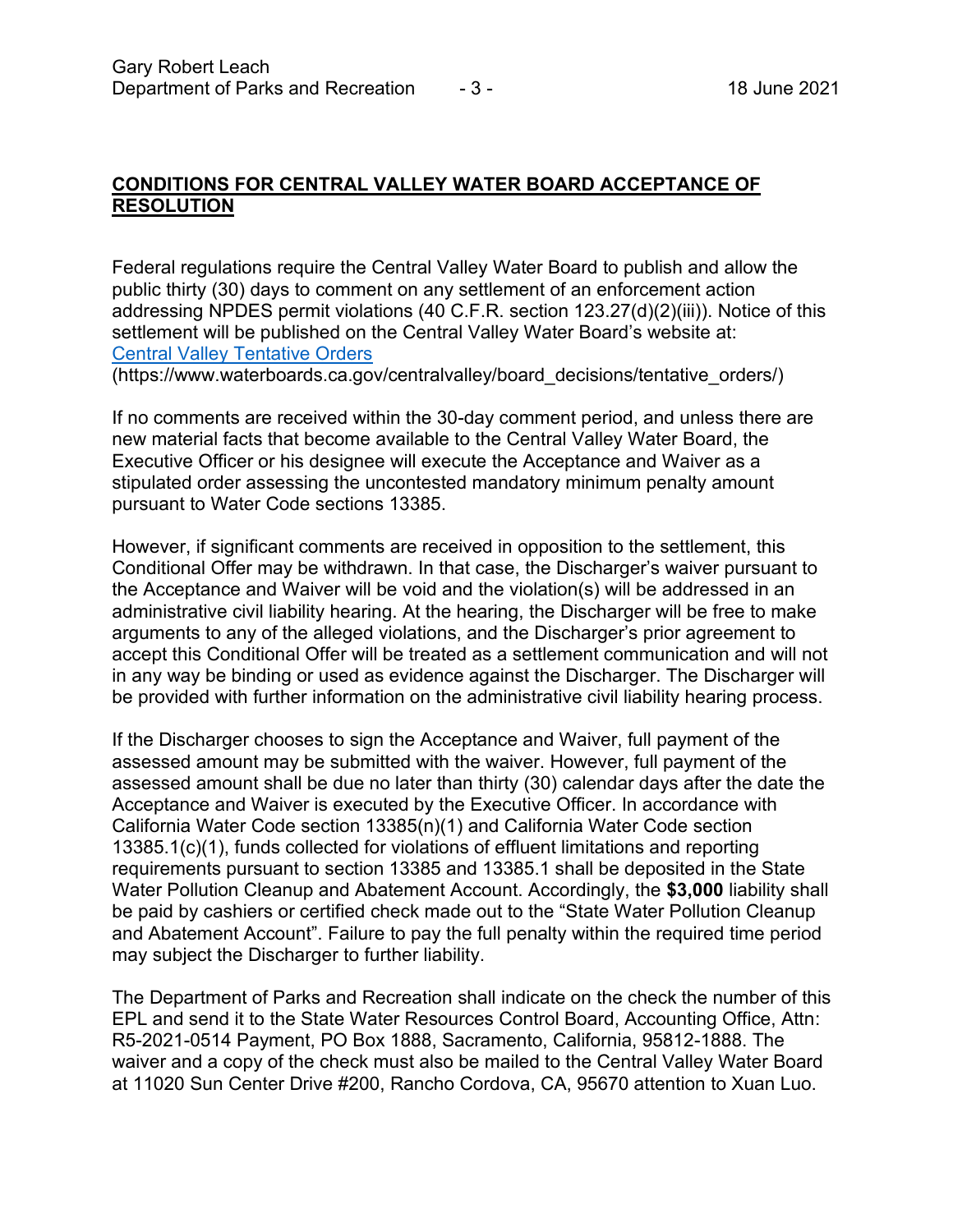If you have any questions or comments regarding this Settlement Offer, please contact Xuan Luo at (916) 464-4606 or [Xuan.Luo@waterboards.ca.gov.](mailto:Xuan.Luo@waterboards.ca.gov)

*Original Digitally Signed by John J. Baum on Date: 2021.06.18 17:09:30 – 07'00'*

\_\_\_\_\_\_\_\_\_\_\_\_\_\_\_\_\_\_\_\_\_\_\_\_ JOHN J. BAUM Assistant Executive Officer

Enclosures (2): Attachment A Record of Violations Acceptance of Conditional Resolution and Waiver of Right to Hearing

cc: Eric Magnan, USEPA, Region 9, Via email (magnan.eric@epa.gov) David Boyers, Office of Enforcement, Via email (David.Boyers@waterboards.ca.gov) Jessica Jahr, Office of Chief Counsel, Via email, (Jessica.Jahr@waterboards.ca.gov) Adam Laputz, Central Valley Water Board Advisory Team, Via email, (Adam.Laputz@waterboards.ca.gov) Donna Ernst, [Donna\\_Ernst@golder.com](mailto:Donna_Ernst@golder.com)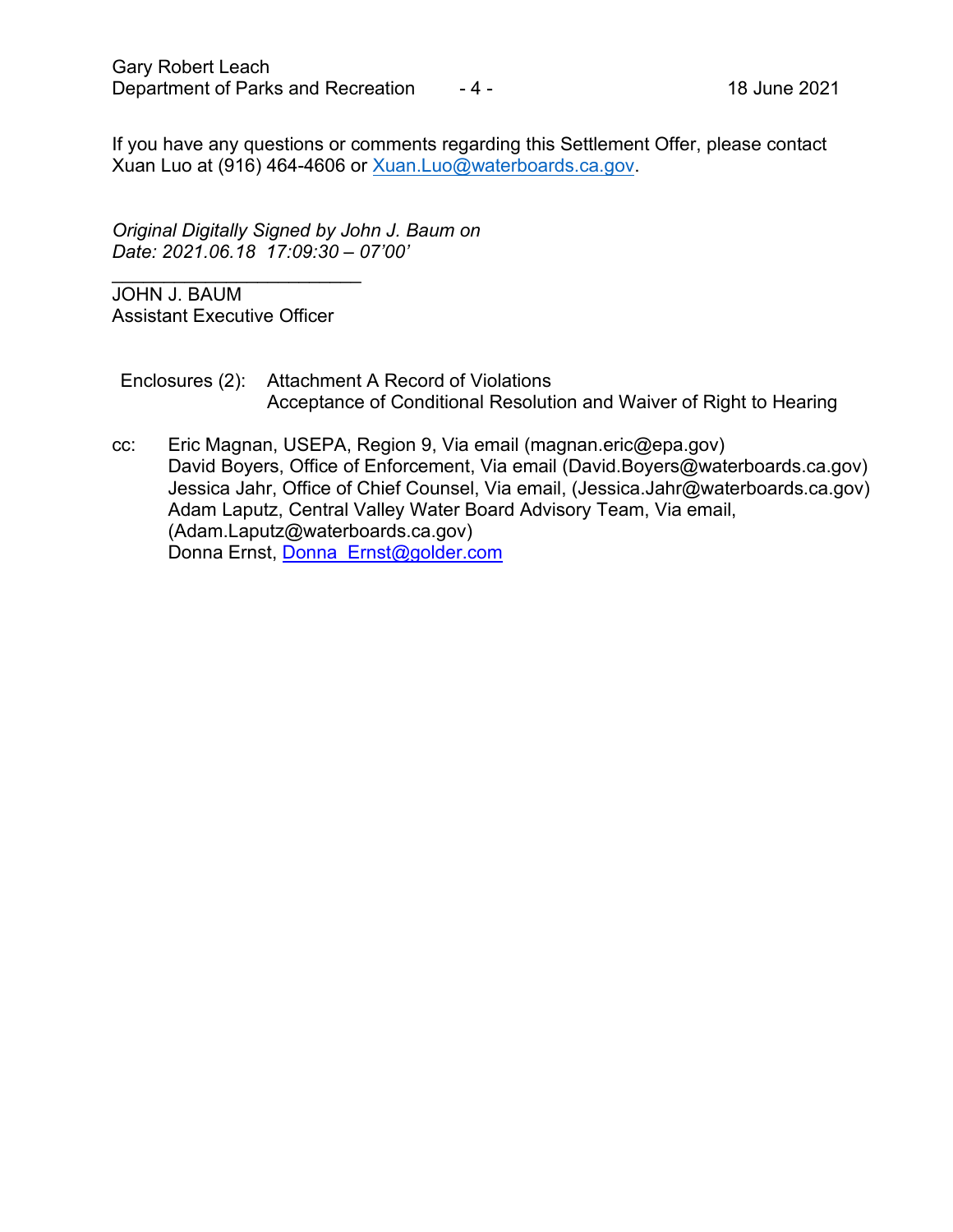#### **ATTACHMENT A TO SETTLEMENT OFFER NO. R5-2021-0514 Record of Violations Subject to Mandatory Minimum Penalties**

## **California Department of Park and Recreation**

# **Malakoff Diggins Historic Park**

# RECORD OF VIOLATIONS (1 October 2017– 28 February 2021) MANDATORY PENALTIES (Data reported under Monitoring and Reporting Program R5-2017-0086)

The following table lists the alleged violations subject to mandatory minimum penalties (MMPs), pursuant to Water Code section 13385(h) and (i).

# **Table A. Violations subject to Mandatory Penalties**

| <b>Item</b> | <b>Date</b> | Parameter                                 | <b>Units</b>  | Limit          | <b>Measured</b> | <b>Period</b>       | Violation Type   | <b>MMP</b><br>Type | <b>CIWQS</b> |
|-------------|-------------|-------------------------------------------|---------------|----------------|-----------------|---------------------|------------------|--------------------|--------------|
|             | 11/18/2020  | <b>Total Recoverable</b><br><b>Nickel</b> | µg/L          | 8.6            | 200             | Monthly<br>Average  | CAT <sub>2</sub> | <b>SIG</b>         | 1083435      |
| າ           | 11/18/2020  | <b>Acute Toxicity</b>                     | %<br>Survival | 70%<br>Minimum | 45%             | Any one<br>bioassay | <b>ATOX</b>      | Exempt             | 1083438      |

Item Note:

- 1. Time Schedule Order (TSO) protection form MMPs lost because the effluent concentration also exceeded the Monthly Average effluent limitation contained in TSO R5-2017-0087.
- 2. Violation is not subject to MMPs because the WDRs contain pollutant-specific effluent limitations for toxic pollutants.

# **VIOLATIONS SUMMARY**

| <b>VIOLATIONS AS OF:</b>                      | 2/28/2021 |  |  |  |  |
|-----------------------------------------------|-----------|--|--|--|--|
| <b>Group I Serious Violations:</b>            |           |  |  |  |  |
| <b>Group II Serious Violations:</b>           |           |  |  |  |  |
| Non-Serious Violations Not Subject to MMPs: 0 |           |  |  |  |  |
| Non-serious Violations Subject to MMPs:       | O         |  |  |  |  |
| <b>Total Violations Subject to MMPs:</b>      |           |  |  |  |  |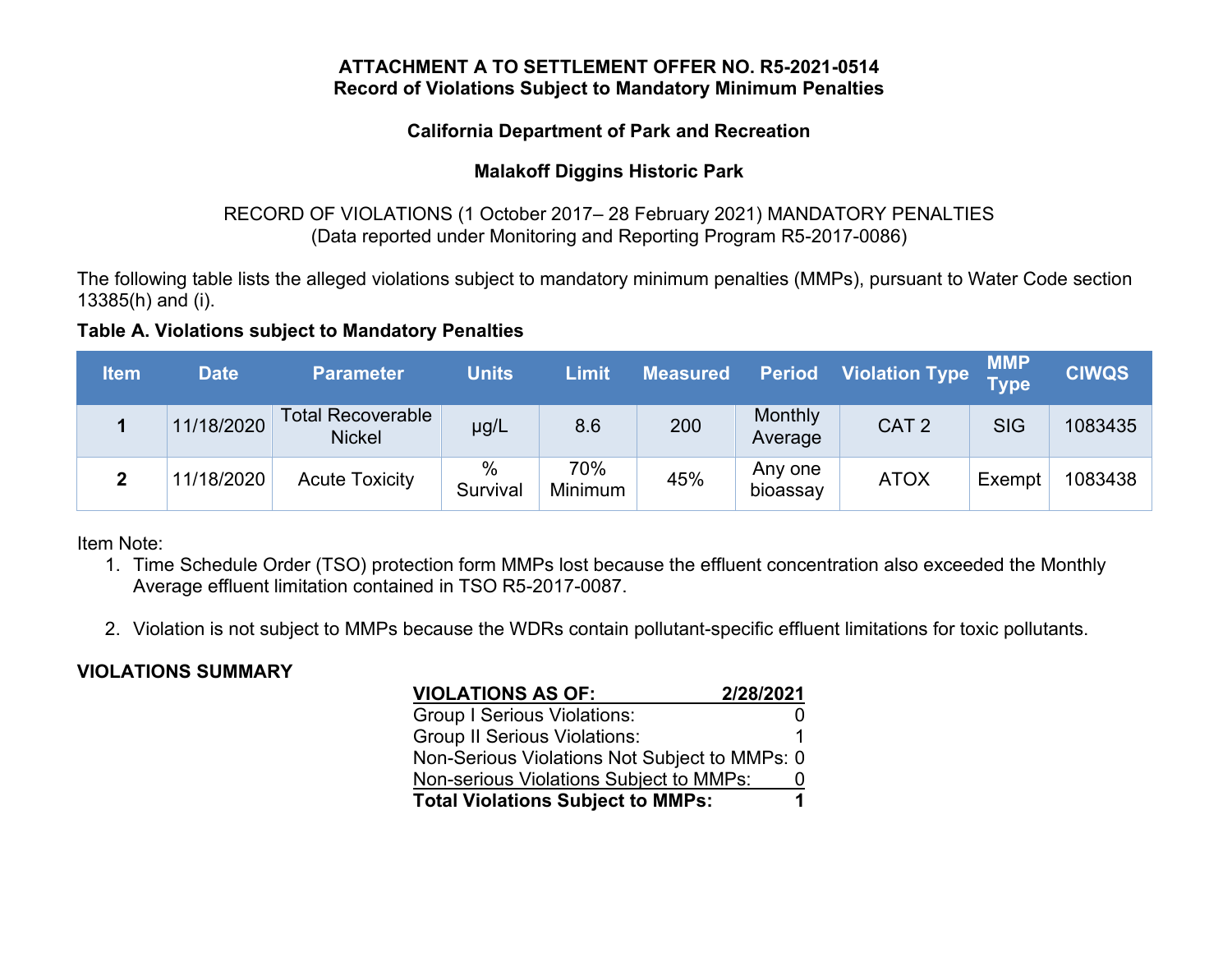#### **Attachment A to Settlement Offer No. R5-2021-0514 Record of Violations Subject to Mandatory Minimum Penalties**

#### **Mandatory Minimum Penalty Amount for Effluent Limit Violation(s)**

1Group II Violations subject to MMPs x \$3,000 Per Violation = \$3,000 **Total Mandatory Minimum Penalty = \$3,000**

#### **Table B. Definition Abbreviation Description CAT 1** Violation of effluent limitation for Group I pollutant. **CAT 2** Violation of effluent limitation for Group II pollutant **CHRON** Chronic violation as defined by Water Code section 13385 (i). Any non-serious violation that falls within a 180-day period with three preceding violations. Thus, the fourth non-serious violation that occurs within a 180-day period is subject to MMPs. **CIWQS** | California Integrated Water Quality System database. https://www.waterboards.ca.gov/water\_issues/programs/ciwqs/ **CTOX** Violation of chronic toxicity effluent limitation. **DREP** Deficient reporting violation. This will only result in MMPs if the report is so deficient as to make determination of compliance impossible for the reporting period. **LREP** Late Reporting violation. Every 30-Days a report is late counts as one serious late reporting violation subject to MMPs. **Measured** Reported value for the monitoring period by the Discharger. **MMP Type** | Classification of the type of MMP violation. **Occurrence Date** Date that a violation occurred. For averaging period limitation violations, such as weekly and monthly averages, the last day of the reporting period is used such as last day of the week (Saturday) and last day of the month, respectively. **OEV** Violation of any constituent-specific effluent limitation not included in Group I or Group II. **NCHRON** Non-serious violation falls within the first three violations in a 180-day period, thus, not subject to MMP. **SIG** Serious Violation: For Group I pollutants that exceed the effluent limitation by 40 percent or more. For Group II pollutants that exceed the effluent limitation by 20 percent or more.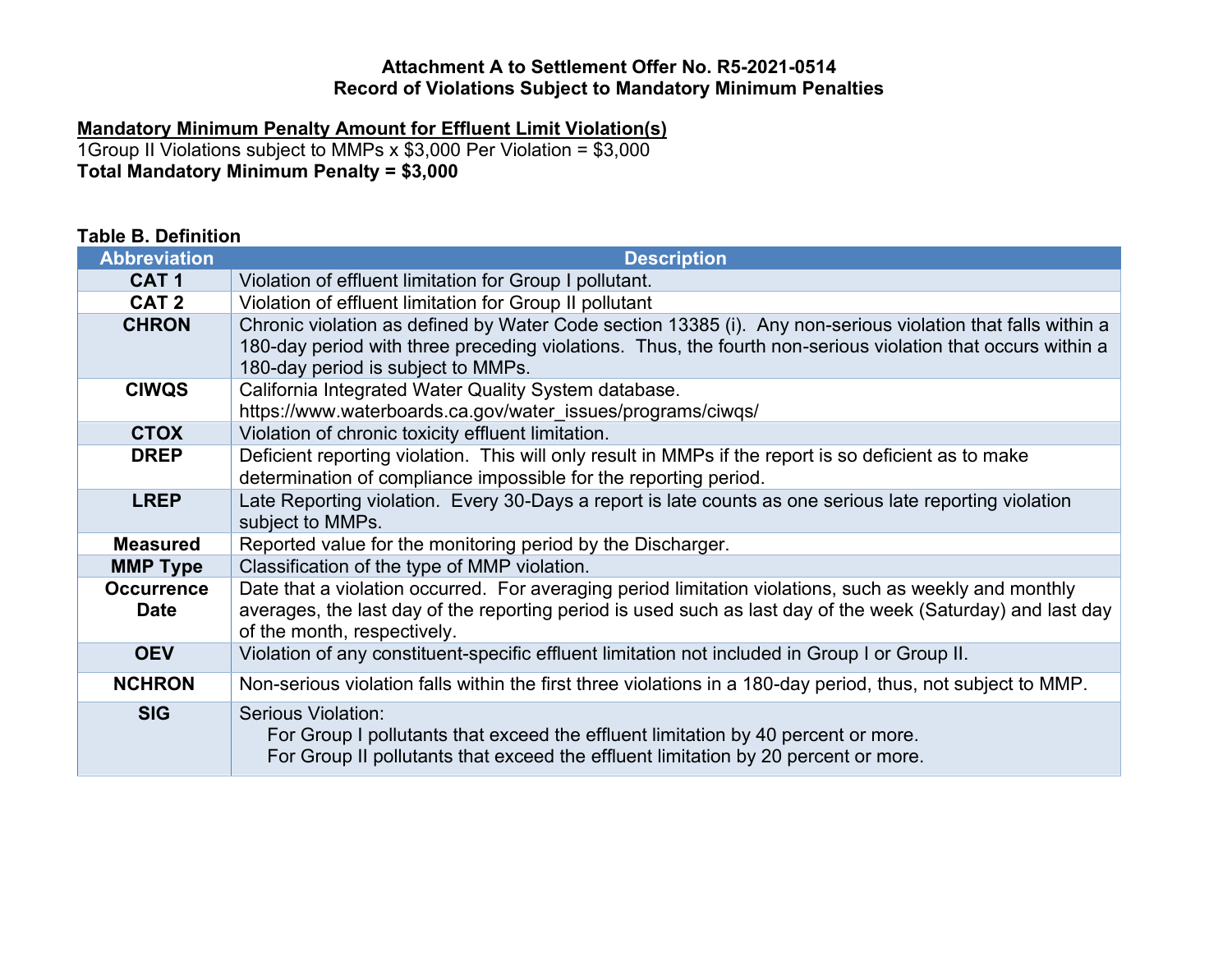### **Offer to Participate in Expedited Payment Letter Program Department of Parks and Recreation EPL R5-2021-0514**

# **ACCEPTANCE OF CONDITIONAL RESOLUTION AND WAIVER OF RIGHT TO HEARING; (proposed) ORDER**

By signing below and returning this Acceptance of Conditional Resolution and Waiver of Right to Hearing (Acceptance and Waiver) to the Central Valley Regional Water Quality Control Board (Central Valley Water Board), the Department of Parks and Recreation hereby accepts the "Offer to Participate in Expedited Payment Letter Program" (Conditional Offer), incorporated herein by reference, and waives the right to a hearing before the Central Valley Water Board to dispute the allegations of violations described in the Record of Violations (ROV), which is included as Attachment A to the Conditional Offer.

The Department of Parks and Recreation agrees that the Conditional Offer shall serve as a complaint pursuant to Article 2.5 of the California Water Code and that no separate complaint is required for the Central Valley Water Board to assert jurisdiction over the alleged violations through its Chief Prosecutor. The Department of Parks and Recreation agrees to pay the penalties required by California Water Code section 13385(h) and/or (i), in the sum of **\$3,000** (Expedited Payment Amount), which shall be deemed payment in full of any civil liability pursuant to Water Code section 13385 that otherwise might be assessed for the violations described in the ROV. The Department of Parks and Recreation understands that this Acceptance and Waiver waives its right to contest the allegations in the ROV and the amount of civil liability assessed for the violations.

The Department of Parks and Recreation understands that this Acceptance and Waiver does not address or resolve liability for any violation that is not specifically identified in the ROV.

Upon execution by the Department of Parks and Recreation, the completed Acceptance and Waiver shall be returned via email and/or U.S. mail to:

Xuan Luo, Senior Water Resources Control Engineer NPDES Compliance and Enforcement 11020 Sun Center Drive, Suite 200 Rancho Cordova, CA 95670 Phone: (916) 464-4606 [xuan.luo@waterboards.ca.gov](mailto:xuan.luo@waterboards.ca.gov)

The Department of Parks and Recreation understands that federal regulations set forth at title 40, Code of Federal Regulations, section 123.27(d)(2)(iii) require the Central Valley Water Board to publish notice of and provide at least thirty (30) days for public comment on any proposed resolution of an enforcement action addressing NPDES permit violations. Accordingly, this Acceptance and Waiver, prior to execution by the Central Valley Water Board Executive Officer, will be published as required by law for public comment.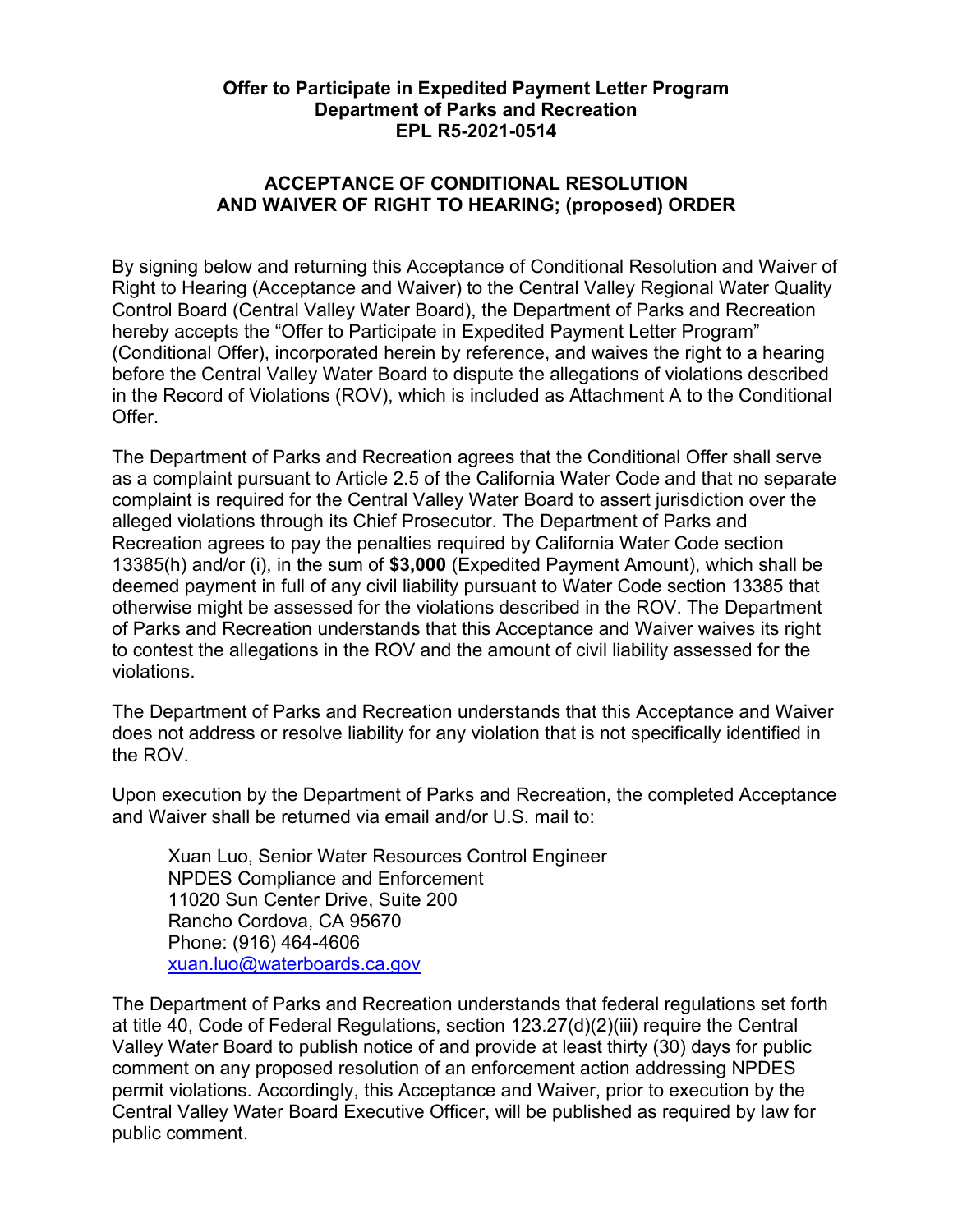Offer to Participate in Expedited Payment Letter Program EPL R5-2021-0514

If no comments are received within the notice period that causes the Central Valley Water Board Executive Officer to question the Expedited Payment Amount, the Central Valley Water Board Executive Officer or his designee will execute this Acceptance and Waiver.

The Department of Parks and Recreation understands that if significant comments are received in opposition to the Expedited Payment Amount, the offer on behalf of the Central Valley Water Board to resolve the violations set forth in the ROV may be withdrawn. In that circumstance, the Department of Parks and Recreation will be advised of the withdrawal and an administrative civil liability complaint may be issued and the matter may be set for a hearing before the Central Valley Water Board. For such a liability hearing, the Department of Parks and Recreation understands that this Acceptance and Waiver executed by the Department of Parks and Recreation will be treated as a settlement communication and will not be used as evidence in that hearing.

The Department of Parks and Recreation further understands that once the Acceptance and Waiver is executed by the Central Valley Water Board Executive Officer or his designee, the full payment required by the deadline set forth below is a condition of this Acceptance and Waiver. In accordance with California Water Code section 13385(n)(1) and California Water Code section 13385.1(c)(1), funds collected for violations of effluent limitations and reporting requirements pursuant to sections 13385 and 13385.1 shall be deposited in the State Water Pollution Cleanup and Abatement Account. Accordingly, the **\$3,000** liability shall be paid by a cashiers or certified check made out to the "State Water Pollution Cleanup and Abatement Account". The Department of Parks and Recreation may choose to submit the full payment with the Waiver. However, the payment must be submitted to the State Water Resources Control Board no later than thirty (30) calendar days after the date the Acceptance and Waiver is executed by the Central Valley Water Board Executive Officer or his designee.

Payment to the State Water Pollution Cleanup and Abatement Account shall be mailed to:

State Water Resources Control Board, Accounting Office Attn: EPL R5-2021-0514 Payment PO Box 1888 Sacramento, California, 95812-1888

.

The Department of Parks and Recreation shall also provide a copy of the wavier form and check via email to the Central Valley Water Board ([Xuan.Luo@waterboards.ca.gov](mailto:Xuan.Luo@waterboards.ca.gov)).